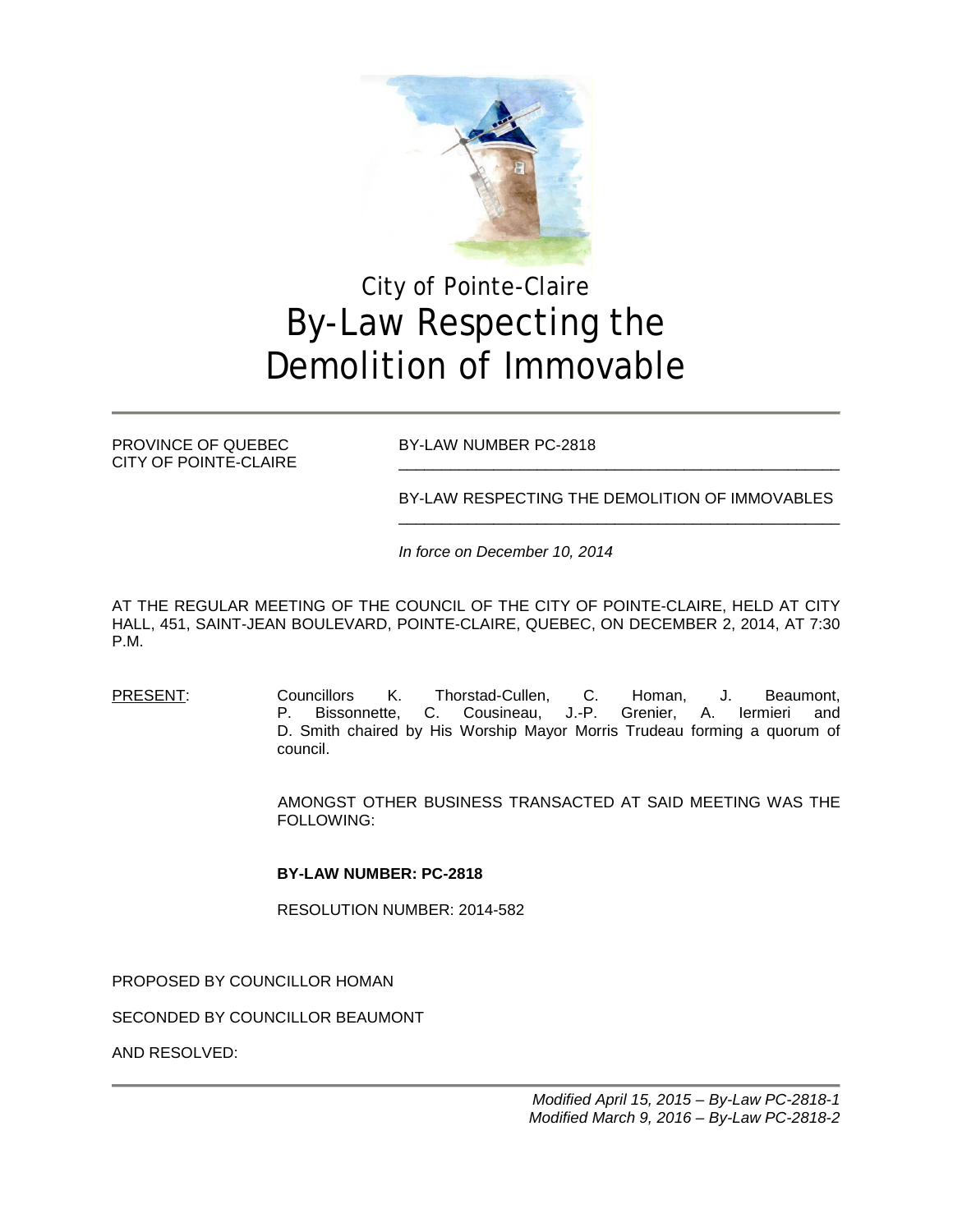#### **Table of Contents** *( Ctrl + click to go to the section) [\[TEXTE EN FRANÇAIS\]](http://www.pointe-claire.ca/reglements-urbanisme/demolition.html?view=docman)*

- *[Definitions](#page-2-0) 3*
- *[Implementation](#page-2-1) 3*
- *[Prohibition](#page-2-2) 3*
- *[Exception](#page-3-0) 4*
- *[Constitution of a Demolition](#page-3-1)  [Committee](#page-3-1) 4*
- *[Resource person and secretary](#page-3-2) 4*
- *[Submission of an application for](#page-3-3)  [authorisation of demolition to the](#page-3-3)  [Committee](#page-3-3) 4*
- *[Payment of fees and expenses](#page-4-0) 5*
- *[Requirements of a programme of](#page-4-1)  [land reutilisation](#page-4-1) 5*
- *[Content of the programme](#page-4-2) 5*
- *[Acknowledgment of receipt and](#page-5-0)  [summons](#page-5-0) 6*
- *[Publication of an application of](#page-5-1)  [authorisation](#page-5-1) 6*
- *[Notice to the lessees](#page-5-2) 6*
- *[Request of delay to acquire an](#page-5-3)  [immovable](#page-5-3) 6*
- *[Opposition to the demolition](#page-6-0) 7*
- *[Decisions of the Committee](#page-6-1) 7*
- *[Evaluation criteria of the application](#page-6-2)  [for authorisation](#page-6-2) 7*
- *[Imposition of conditions](#page-6-3) 7*
- *[Obligation of justification and of](#page-7-0)  [information](#page-7-0) 8*
- *[Appeal to a decision of the](#page-7-1)  [Committee](#page-7-1) 8*
- *[Delivery of the certificate of](#page-7-2)  [authorisation for demolition](#page-7-2) 8*
- *[Time set for work completion](#page-7-3) 8*
- *[Financial guarantee of execution of](#page-7-4)  [the land reutilisation programme](#page-7-4) 8*
- *[Monetary guarantee related to the](#page-7-5)  [execution of the program for the](#page-7-5)  [utilisation of the vacated land](#page-7-5)  [\(commercial or industrial immovable\)](#page-7-5) 8*
- *[Confiscation or release of the](#page-8-0)  financial [guarantee](#page-8-0) 9*
- *[Modification to the time set for work](#page-8-1)  [completion or to the land](#page-8-1)  [reutilisation programme](#page-8-1) 9*
- *[Work not undertaken or not](#page-9-0)  [completed](#page-9-0) 10*
- *[Fees and expenses](#page-9-1) 10*
- *[Penalty for a demolition without](#page-9-2)  [authorisation](#page-9-2) 10*
- *[Repeals](#page-9-3) 10*
- *[Coming into Force](#page-10-0) 11*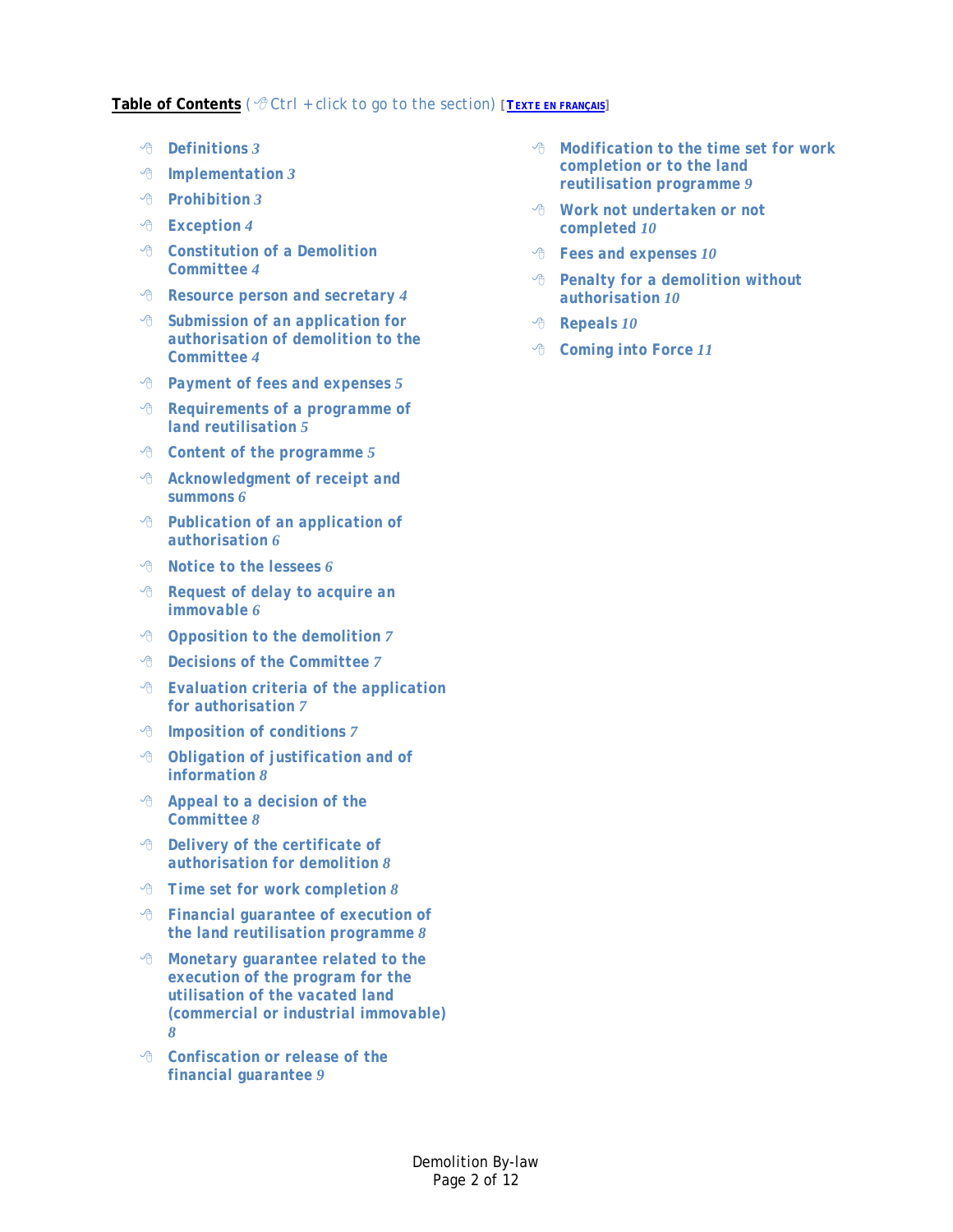## <span id="page-2-0"></span>*Definitions*

**1.** In the present by-law, unless the context indicates a different interpretation, the following meanings are given to:

#### CERTIFICATE:

Certificate of authorisation issued pursuant to the approval of an application for demolition of an immovable in accordance with the provisions of the present by-law.

#### CITY:

The City of Pointe-Claire.

#### COMMITTEE:

The committee established to authorise applications for demolition and to exercise any other powers conferred on it pursuant to Chapter V.0.1 of the [Act respecting land use planning and](http://www2.publicationsduquebec.gouv.qc.ca/dynamicSearch/telecharge.php?type=2&file=%2F%2FA_19_1%2FA19_1_A.htm)  [development](http://www2.publicationsduquebec.gouv.qc.ca/dynamicSearch/telecharge.php?type=2&file=%2F%2FA_19_1%2FA19_1_A.htm) (Q.L. Chapter A-19.1).

#### COUNCIL:

The municipal council of the City of Pointe-Claire.

#### DEMOLITION:

Dismantling or complete destruction of a building, as well as partial dismantling or destruction of an immovable resulting in a reduction of its original exterior walls or part of them, or in a reduction of the building's volume, or in a reduction of its floor area.

#### DIRECTOR:

The Director of the Planning Department of the City of Pointe-Claire or any other person appointed by Council to oversee the administration of this by-law.

#### DWELLING:

Residential unit in which one or more people reside as a single household, and to which there is access from the outside either directly or through a vestibule, without having to pass through another dwelling unit in whole or in part, and equipped with a bathroom and facilities for preparing meals, eating, and sleeping.

#### IMMOVABLE:

The building in which the landsite main use is or was carried out.

#### SECRETARY:

The City Clerk of the City of Pointe-Claire

#### <span id="page-2-1"></span>*Implementation*

**2.** The present by-law shall apply to the whole territory of the City of Pointe-Claire.

#### <span id="page-2-2"></span>*Prohibition*

- <span id="page-2-3"></span>**3.** Any demolition work amongst the following shall be prohibited unless the owner has previously obtained from the Committee an authorisation for the demolition and the City issued a certificate authorising the demolition.
	- 1) The total demolition of a single-family home or of a commercial or industrial immovable, or its partial demolition resulting in a destruction of more than 75% of its volume;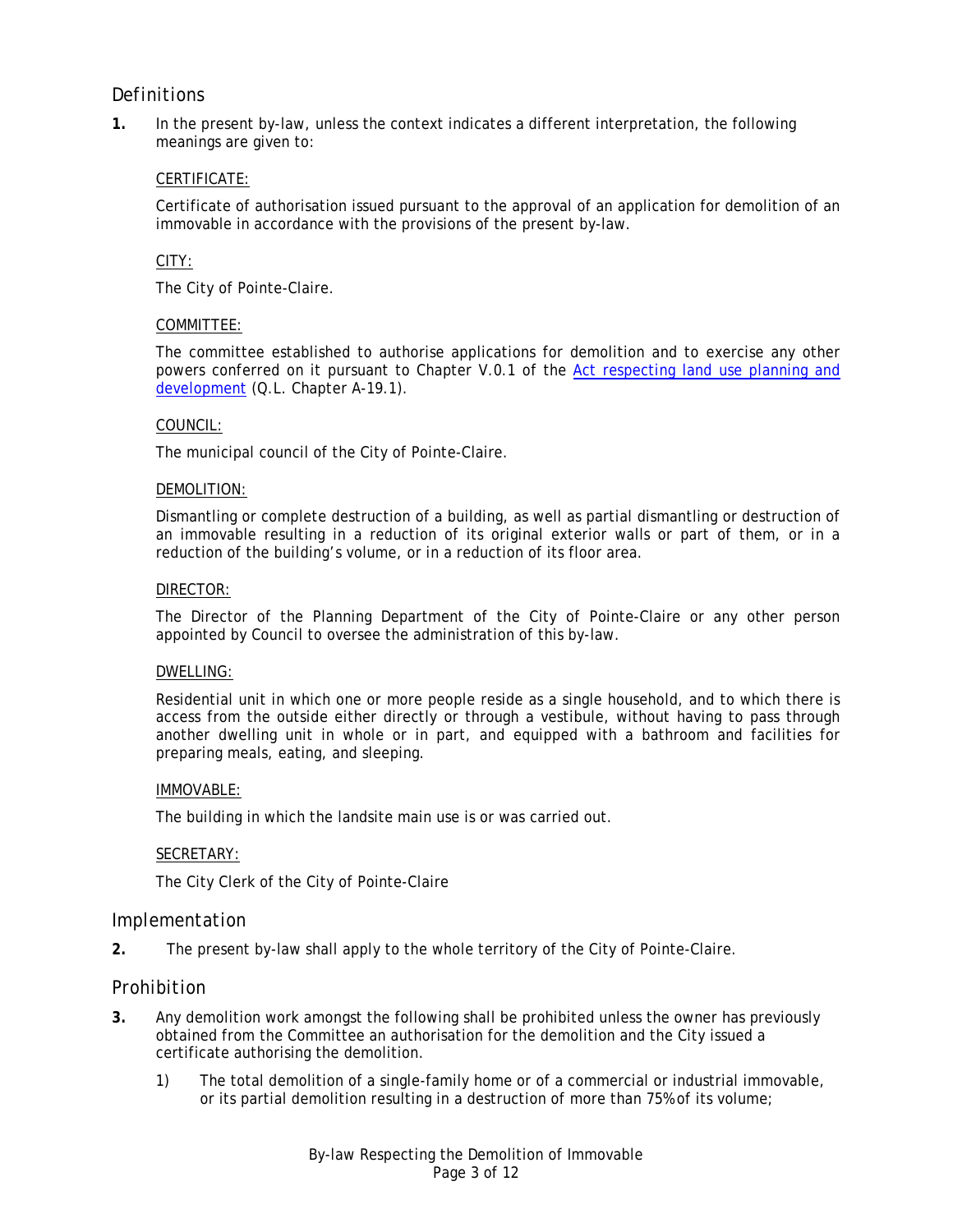- 2) The partial or total demolition of a building of heritage interest identified in Chapter 13 of the [SPAIP By-Law,](http://www.pointe-claire.ca/en/component/docman/doc_download/1916-spaip2011-2.html) resulting in the dismantling or the destruction of more than 50% of either the original exterior walls, the building's volume, or its above ground floor area.
- 3) The partial or total demolition of an immovable comprised of more than one (1) dwellings, rental or not, resulting in a diminution of the number of dwellings;

## <span id="page-3-0"></span>*Exception*

- **4.** Section [3](#page-2-3) and the other relevant provisions of this by-law shall not apply with respect to:
	- 1) A demolition, required by the City, of an immovable that would have been built in violation of a municipal planning by-law.
	- 2) A demolition ordered under sections 227, 229 and 231 of the [Act respecting land use](http://www2.publicationsduquebec.gouv.qc.ca/dynamicSearch/telecharge.php?type=2&file=%2F%2FA_19_1%2FA19_1_A.htm)  [planning and development.](http://www2.publicationsduquebec.gouv.qc.ca/dynamicSearch/telecharge.php?type=2&file=%2F%2FA_19_1%2FA19_1_A.htm)
	- 3) The demolition of an immovable that has burnt or has suffered from another type of disaster where it has lost more than one-half (50%) of its value ascribed to it by the assessment roll in force at the time of the fire or disaster.

## <span id="page-3-1"></span>*Constitution of a Demolition Committee*

- **5.** A committee shall be established to authorise applications for demolition and to exercise any other powers foreseen in Chapter V.0.1, Title I, of the [Act respecting land use planning and](http://www2.publicationsduquebec.gouv.qc.ca/dynamicSearch/telecharge.php?type=2&file=%2F%2FA_19_1%2FA19_1_A.htm)  [development.](http://www2.publicationsduquebec.gouv.qc.ca/dynamicSearch/telecharge.php?type=2&file=%2F%2FA_19_1%2FA19_1_A.htm)
- **6.** This committee shall be composed of three (3) Council members designated by the Council for one year and their term is renewable.
- **6.1** Council may, by resolution, appoint one or more substitute members to act as a member of the Committee, in the event of the absence or inability to act of any of the three (3) designated Committee members. *Amendment PC-2818-1 (April 15, 2015)*

## <span id="page-3-2"></span>*Resource person and secretary*

- **7.** The Director shall attend any and all meetings of the Committee. He shall act as "resource person" without any right of vote. Should he be absent or unable to act for any reason, he shall be replaced by a person appointed by him in accordance with the applicable administrative managerial guidelines of the City under such circumstances.
- **8.** The Committee can also appoint any « resource person » that he considers necessary for the good conduct of his works and the elaboration of his decisions, without any right of vote.
- **9.** The City Clerk of the City of Pointe-Claire acts as the secretary of the Committee, without any right of vote.

## <span id="page-3-3"></span>*Submission of an application for authorisation of demolition to the Committee*

- **10.** An application for authorisation to demolish shall be submitted to the Director by the owner of the immovable to which the application relates or by his duly authorised representative and must be submitted in support of the following documents:
	- 1) A coloured photograph of each elevation of the immovable to be demolished;
	- 2) A certificate of location or a site plan of the immovable to be demolished;
	- 3) A plan showing the location of any tree existing on the landsite that is 10 cm (4 in) or more in trunk diameter, measured at 1 metre from ground level;
	- 4) A report prepared by a chartered appraiser and by a building inspector appointed by the City, but paid by the applicant, which establishes the following values:
		- i) The cost of replacement of the building to be demolished;
		- ii) The physical depreciation of the building;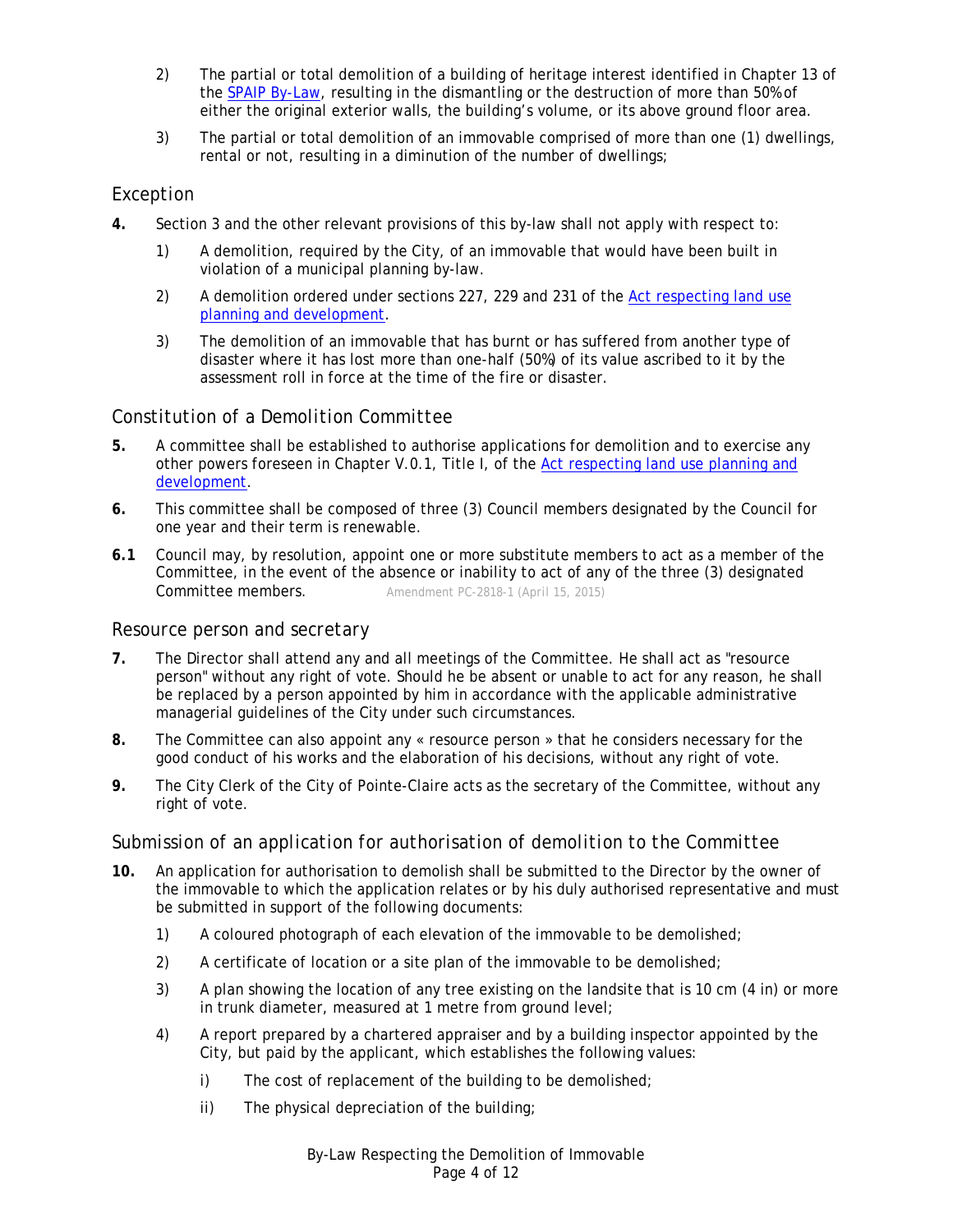- iii) The depreciated cost of the building;
- iv) An estimate of the cost to completely restore the building; *Amendment PC-2818-2 (March 9, 2016)*
- 5) In the case of a building of heritage value identified in Chapter 13 of the [SPAIP By-Law,](http://www.pointe-claire.ca/en/component/docman/doc_download/1916-spaip2011-2.html) a report prepared by an architect appointed by the City, establishing the restoration and construction costs to be incurred to give the building back its full value and demonstrating that the structure is in a condition such that it cannot be restored. Such report shall be at the applicant's cost;
- 6) A preliminary programme of reutilisation of the vacated land established according to the criteria and accompanied with the required documents such as defined in Section [15](#page-4-3) below.
- 7) Any other document deemed appropriate by the applicant to support his application, such as technical reports, professional opinions and pictures describing the state of deterioration of the immovable, of its systems, structures and materials, can also be submitted for review.

## <span id="page-4-0"></span>*Payment of fees and expenses*

**11.** Upon submission of an application for authorisation and the documents accompanying it, the applicant shall pay the fees and the expenses foreseen in Section [51](#page-9-4) below. *Amendment PC-2818-2 (March 9, 2016)*

## <span id="page-4-1"></span>*Requirements of a programme of land reutilisation*

- **12.** With his application for authorisation to demolish, the owner shall submit, to the attention of the Committee for its approval, a programme of reutilisation of the vacated land that conforms to the City by-laws in force at the time of the application.
- **13.** When the programme of land reutilisation includes of an operation that is subject to the approval of a Site Planning and Architectural Integration Programme in accordance with the [SPAIP By-Law,](http://www.ville.pointe-claire.qc.ca/en/component/docman/doc_download/1916-spaip2011-2.html) the Committee takes into consideration the recommendations that is made to Council by the Planning Advisory Committee to establish the conformity to said By-Law.
- **14.** When a notice of motion has been given to adopt or amend a planning by-law referred to in Chapter IV of the [Act respecting land use planning and development,](http://www2.publicationsduquebec.gouv.qc.ca/dynamicSearch/telecharge.php?type=2&file=%2F%2FA_19_1%2FA19_1_A.htm) no authorisation to demolish, nor any program respecting the reutilisation of vacated land may be granted or approved nor may any permit or certificate be granted for the carrying out of demolition works or works related to the realisation of a programme respecting the reutilisation of vacated land which would be prohibited if the by-law that is the subject of the notice of motion is adopted.

The first paragraph ceases to be applicable to the projected demolition works and to the works related to the realisation of the programme respecting the reutilisation of the vacated land on the date occurring two (2) months after the filing of the notice of motion if the by-law has not been adopted by that date or, if the by-law has been adopted, on the date occurring four (4) months after the date of its adoption if the by-law is not in force on that date.

Where, however, within two (2) months after the filing of the notice of motion, the amending by-law is the subject, under section 128 of the [Act respecting land use planning and](http://www2.publicationsduquebec.gouv.qc.ca/dynamicSearch/telecharge.php?type=2&file=%2F%2FA_19_1%2FA19_1_A.htm)  [development,](http://www2.publicationsduquebec.gouv.qc.ca/dynamicSearch/telecharge.php?type=2&file=%2F%2FA_19_1%2FA19_1_A.htm) of a second draft by-law, the first paragraph ceases to be applicable to the projected demolition works and to those related to the realisation of the programme respecting the reutilisation of the vacated land on the date occurring four (4) months after the filing of the notice of motion if the by-law has not been adopted by this date or, if the by-law has been adopted, on the date occurring four (4) months after the date of its adoption if the by-law is not in force on this date.

## <span id="page-4-2"></span>*Content of the programme*

<span id="page-4-3"></span>**15.** The programme or reutilisation of the vacated land is comprised of plans and documents showing the new land development and structure that are proposed in replacement of the immovable to be demolished. Such plans and documents shall be sufficiently clear and explicit so as to allow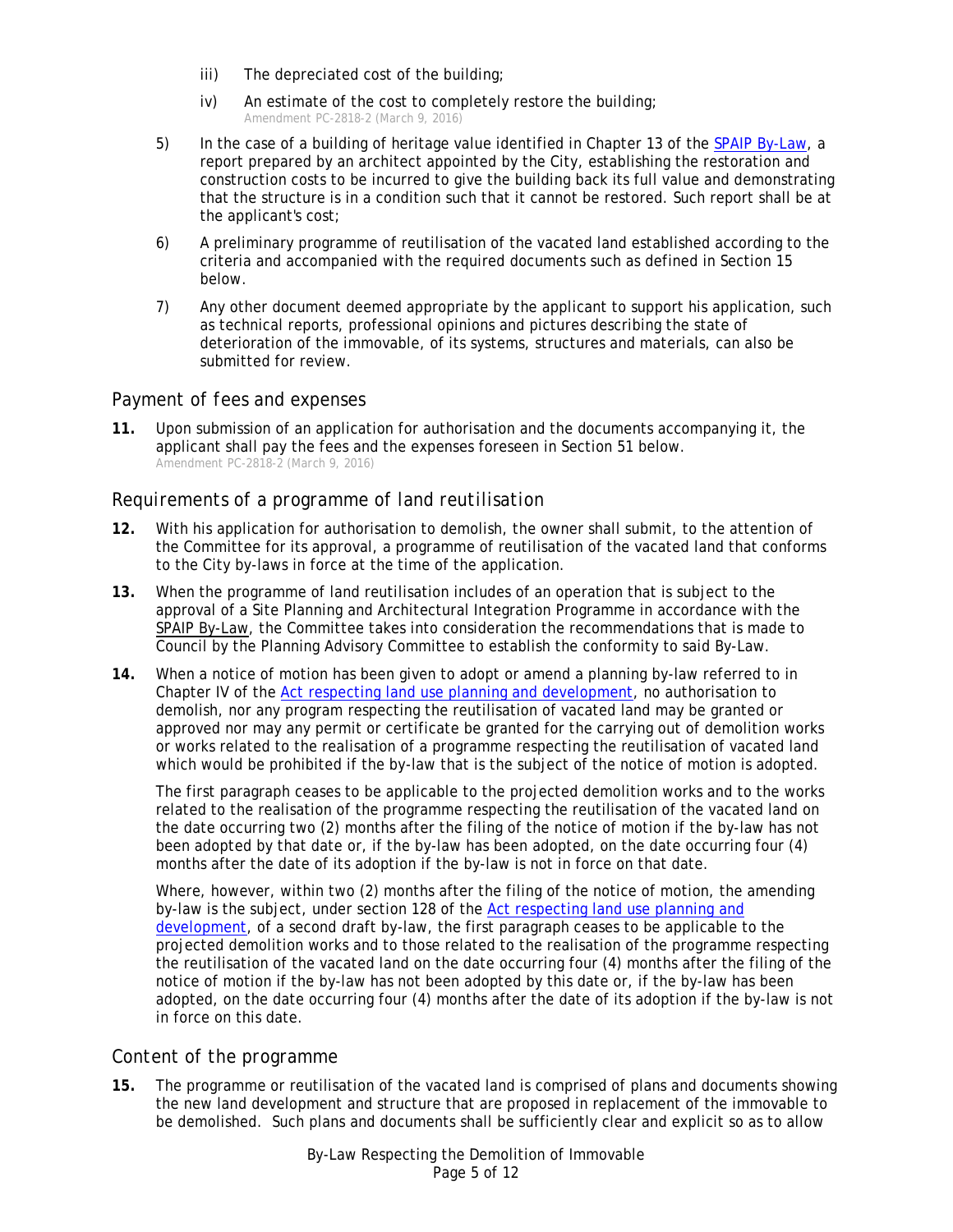the Committee to determine if such programme conforms to applicable municipal by-laws. They shall include:

- 1) A timetable of the projected works;
- 2) A site plan and architectural plans and elevations to scale of the building or buildings intended to replace the structure to be demolished or moved, showing in a clear and detailed fashion the location of the building or buildings, their dimensions (width, depth and heights), the shape of the roof, the facing materials and colors that will be used as well as the proposed location and dimensions of street accesses, alleys and parking areas;
- 3) In the case of a new house: a photo-montage in color and at scale, which includes the new proposed house elevation in the centre and at least three (3) of the existing buildings on each side of the proposed house.

#### <span id="page-5-0"></span>*Acknowledgment of receipt and summons*

- **16.** The Director shall notify the secretary of the Committee of the receipt of the application for the authorisation to demolish immediately after having verified that the application is complete and that the fees required for the study and the processing of the demolition permit application have been paid.
- **17.** The secretary of the Committee in consultation with the Committee members shall convene a meeting of the Committee to consider the application.

#### <span id="page-5-1"></span>*Publication of an application of authorisation*

- <span id="page-5-4"></span>**18.** As soon as the Committee is seized of an application for authorisation to demolish, he has to publish a public notice indicating the following information:
	- 1) The date, time and place of the sitting of the Committee to consider the application for authorisation to demolish;
	- 2) A description of the immovable concerned using the public thoroughfare designation and the civic number or, if this is not possible, the cadastral number;
	- 3) That any person wishing to oppose the demolition shall, within ten (10) days of the publication of the public notice, make known in writing its motivated opposition to the City Clerk.
- **19.** In addition to the public notice referred to in the Section [18,](#page-5-4) a notice, easily visible for the passers-by shall be posted on or in front of the immovable concerned by the request for a period of ten (10) days starting from the date of the publication of the public notice.
- **20.** The notice posted on the immovable and the board shall state the fact that the concerned immovable is the object of an application for authorisation to demolish and indicate the telephone number of the Planning department of the City.

#### <span id="page-5-2"></span>*Notice to the lessees*

- <span id="page-5-5"></span>**21.** Within 48 hours following the submission of his application for authorisation to demolish, this applicant must send, by certified or registered mail, a notice of the application to each of the lessees of the immovable, where applicable.
- <span id="page-5-6"></span>**22.** The notice shall conform to the model provided in [APPENDIX 1](#page-11-0) of the present by-law.
- **23.** The applicant shall hand over to the director the proof of any such notice having been transmitted in accordance with section [21,](#page-5-5) no later than on the seventh  $(7<sup>th</sup>)$  day following such transmission.

#### <span id="page-5-3"></span>*Request of delay to acquire an immovable*

**24.** When the immovable aimed by the application includes one (1) or more rental dwellings, a person wishing to acquire that immovable and preserve it as rental housing may, as long as the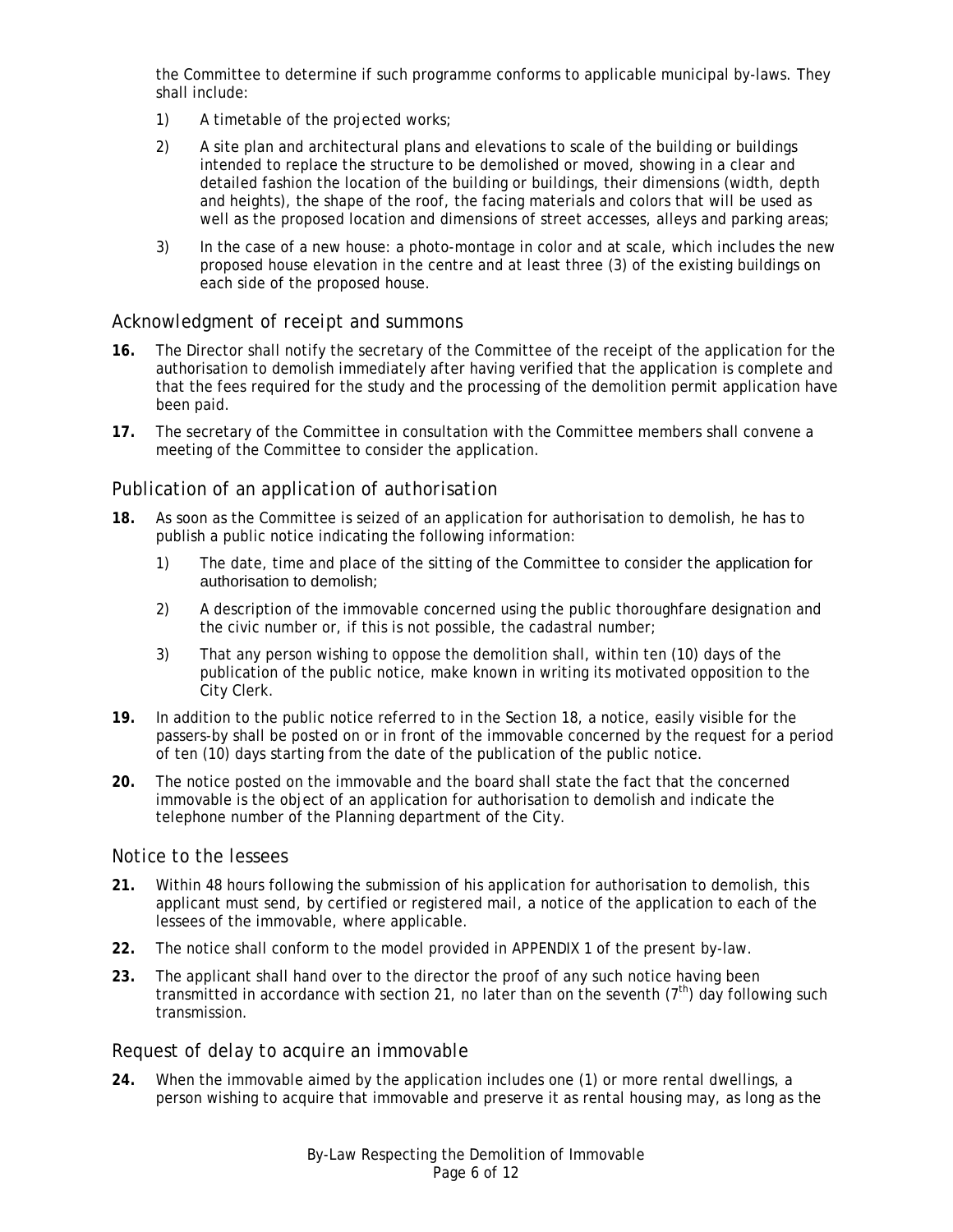committee has not rendered its decision, intervene in writing with the City Clerk to ask for time to undertake or pursue negotiations to acquire the immovable.

**25.** If the Committee considers that circumstances justify it, it may postpone its decision and grant the intervener a period of no more than two (2) months from the end of the hearing to allow the negotiations to succeed. The Committee can postpone the pronouncement of his decision for this motive only once.

## <span id="page-6-0"></span>*Opposition to the demolition*

- **26.** Any person who wants to oppose the demolition shall, within ten (10) days of the publication of the public notice, make known in writing its motivated opposition to the City Clerk.
- **27.** Before handing its decision, the Committee must consider the oppositions received. It may hold a public hearing if it considers it advisable.

#### <span id="page-6-1"></span>*Decisions of the Committee*

**28.** The Committee meetings are public and its decisions are taken with the majority.

#### <span id="page-6-2"></span>*Evaluation criteria of the application for authorisation*

- **29.** The Committee grants the authorisation to demolish if it is convinced of the advisability of the demolition taking into account the public interest and the interest of the parties.
- **30.** Before deciding on an application for authorisation to demolish, the Committee must consider especially:
	- 1) The condition of the immovable subject to the application;
	- 2) The contribution of the immovable to the special character of Pointe-Claire;
	- 3) The cost of restoration;
	- 4) The deterioration of the architectural appearance or aesthetic character of the neighbourhood or of the quality of life in the neighbourhood that could result from the demolition,
	- 5) The environmental sustainability of the demolition and land reutilisation project, among other things: possibility for recycling and recovery of the building material and equipment, regional supply and quality of materials, energy efficiency of mechanical systems, etc.
	- 6) The intended use of the vacated land,
	- 7) *Repealed*
	- 8) When the immovable includes one (1) or more rental dwellings, the prejudice caused to lessees, the housing needs in the area and the possibility of relocating the lessees.

*Amendment PC-2818-2 (March 9, 2016)*

- **31.** If it deems useful in order to gain a better understanding of the application, the Committee may ask the applicant to provide, at his own expense, any additional clarification, information or reports prepared by a professional.
- **32.** In addition, the Committee must reject the application for authorisation if the preliminary program for the reutilisation of the vacated land is not approved or if the due fees or expenses have not been paid.

## <span id="page-6-3"></span>*Imposition of conditions*

**33.** If the Committee grants the authorisation, it may impose conditions for the demolition of the immovable or for the reutilisation of the vacated land. It may, in particular, determine the conditions on which a lessee may be relocated, when the immovable includes one (1) or more rental dwellings.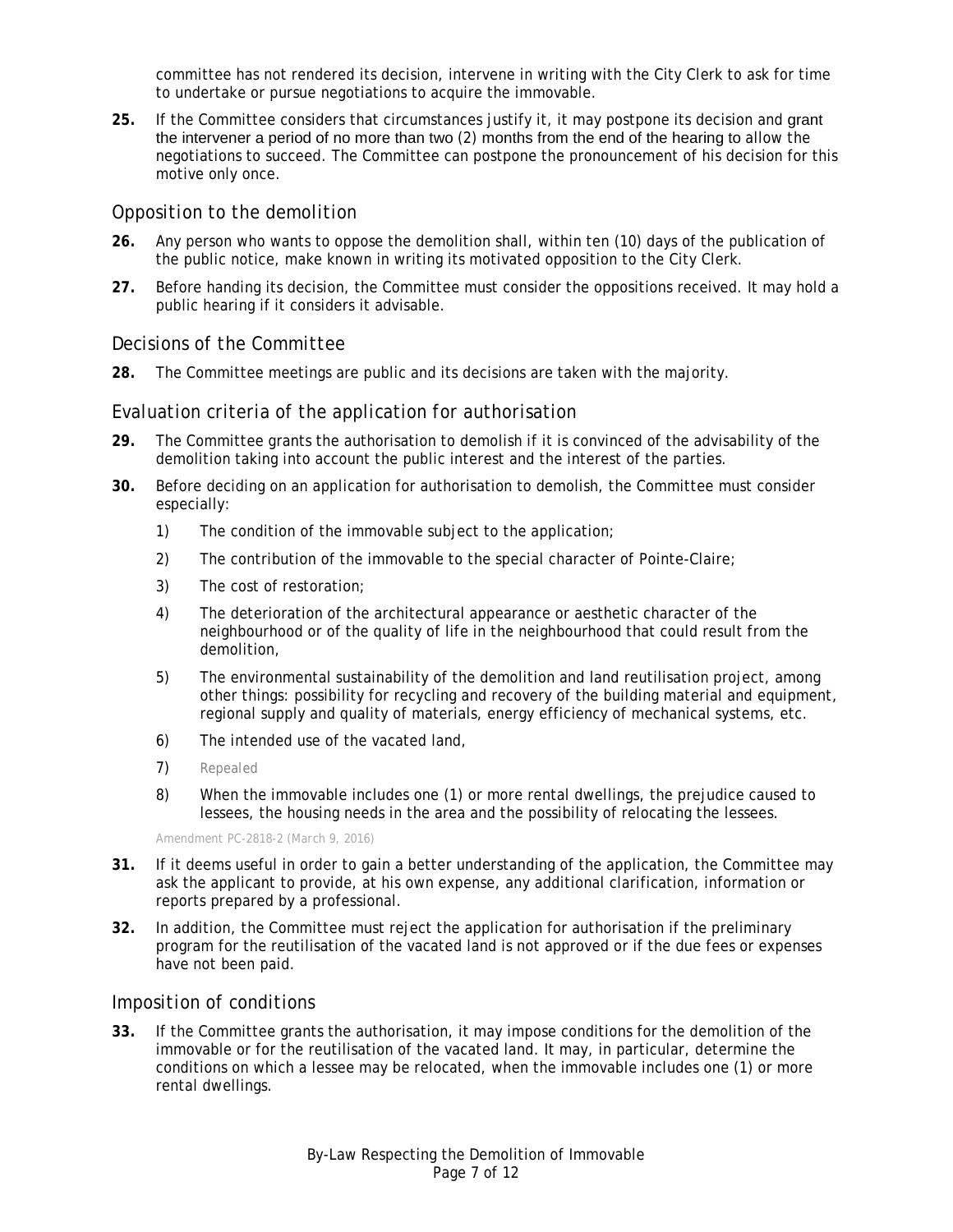## <span id="page-7-0"></span>*Obligation of justification and of information*

**34.** The Committee's decision concerning the demolition must be substantiated and immediately sent to every party concerned.

## <span id="page-7-1"></span>*Appeal to a decision of the Committee*

- <span id="page-7-6"></span>**35.** Within 30 days of a decision of the Committee, a person may appeal the decision to Council.
- **36.** The appeal must be made through a written application, including reasons, and must be received at the City clerk's office no later than on the thirtieth (30<sup>th</sup>) day after the day when the decision is made.
- **37.** Any member of Council who is also a member of the Committee may sit at Council to hear an appeal made under section [35,](#page-7-6) unless he/she is the person who applied for the appeal.
- **38.** Council renders its decision no later than at the second regular meeting after receipt of the appeal; it renders any decision it considers appropriate in replacement of the Committee's decision. The decision of Council is without appeal.

## <span id="page-7-2"></span>*Delivery of the certificate of authorisation for demolition*

**39.** No certificate of authorisation for demolition may be issued before the expiry of 30 days as provided in Section [35](#page-7-6) above nor, if there has been an appeal under said section, before the Council has rendered a decision authorising the demolition.

#### <span id="page-7-3"></span>*Time set for work completion*

**40.** If the Committee grants the authorisation, it may set the time within which the demolition work and the land reutilisation works must be undertaken and completed.

### <span id="page-7-4"></span>*Financial guarantee of execution of the land reutilisation programme*

- <span id="page-7-7"></span>**41.** If a land reutilisation programme is approved, the owner shall provide to the City, prior to the issuance of the certificate, a financial guarantee of execution of that programme in the applicable amount as hereinafter set forth:
	- 1) In the case of partial or total demolition of a single-family home or of a building of heritage interest identified in Chapter 13 of the [SPAIP By-Law:](http://www.pointe-claire.ca/en/component/docman/doc_download/1916-spaip2011-2.html) \$10,000;
	- 2) In the case of total demolition of an immovable comprising more than one dwelling: \$15,000;
	- 3) In the case of partial demolition of an immovable comprising more than one dwelling: \$5,000;

*Amendment PC-2818-2 (March 9, 2016)*

## <span id="page-7-5"></span>*Monetary guarantee related to the execution of the program for the utilisation of the vacated land (commercial or industrial immovable)*

**42.** In the case of an immovable other than an immovable contemplated by Section [41,](#page-7-7) should a program for the utilisation of vacated land be approved, the applicant shall provide the City, prior to the issuance of the certificate authorizing the demolition, with a monetary guarantee of execution of said program.

Said guarantee shall consist in a commitment from the owner of the immovable, as secured by a first mortgage, that he will pay to the City, at the earliest of the two following dates:

- 1) The date of the first anniversary following the date of issuance of the demolition certificate;
- 2) The date corresponding to the expiry of the delay granted for the complete execution of the program;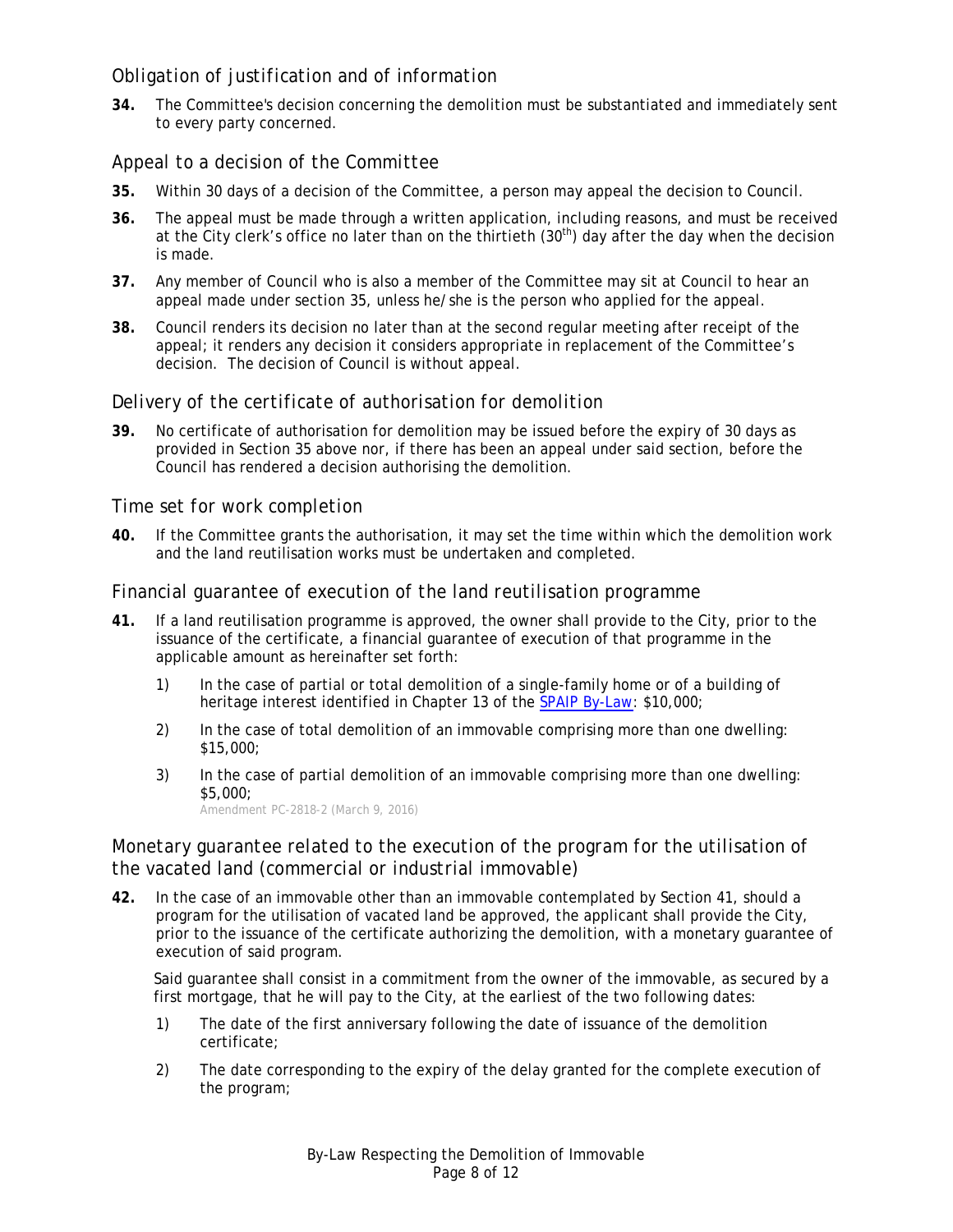and each year afterwards, for a maximum period of ten (10) years, an amount equal to the difference between the amount of the municipal real estate taxes that are payable in respect of the immovable, at the time the application for a demolition permit is presented, and the amount of said taxes that will be payable, after the demolition, but before the beginning of the works related to the realisation of the program for the reutilisation of the vacated land.

Said mortgage may, at the owner's request, be replaced by another guarantee that would be deemed equivalent by the City.

Legal fees related to title confirmation, preparation and publication of the mortgage shall be at the owner's expense who shall pay to the City, prior to the issuance of the certificate authorizing the demolition of the immovable, the amount so determined for these purposes by the City Clerk.

For the purposes of the present section:

- 1) The period during which the amount will be due shall begin the next day following the date established pursuant to the second paragraph and shall end on the day of the taking into effect of the assessor's certificate amending the roll of assessment to add thereto the new main building or, as the case may be, the last building to be built further to the complete execution of the program for the utilisation of the vacated land;
- 2) Should the period begin or end after January 1st, the amount due for the current year shall be pro-rated;
- 3) The value of any new building shall be the value determined by the assessor's certificate.

The amount to be paid annually shall be payable within thirty (30) days following the mailing of an invoice by the City and shall bear interest, at the legal rate, from its due date and until payment.

- **43.** The financial guarantee shall be presented to the Director on the date of issuance of the certificate, under any of the following forms:
	- 1) Certified cheque;
	- 2) Bank draft;
	- 3) Payment in cash;
	- 4) Payment by credit card.

#### <span id="page-8-0"></span>*Confiscation or release of the financial guarantee*

- **44.** The works contemplated by the program of reutilisation of the vacated land must be completed at the expiry of the time set by the Committee or, as the case may be, at the expiry of its extension.
- **45.** The financial guarantee mentioned in section [41](#page-7-7) shall be redeemed to the owner at the end of the works contemplated by the programme of reutilisation of the vacated land. Failing to meet the deadline, the financial guarantee will be confiscated by the City.

## <span id="page-8-1"></span>*Modification to the time set for work completion or to the land reutilisation programme*

- **46.** The Committee may, for a reasonable motive, modify the time set for work completion, provided that the application for the change is made before the time has expired. The decision to extend the time delay is made by resolution of the Committee or Council, as appropriate.
- **47.** Any modification to the land reutilisation programme shall be submitted for approval to the Director, who will determine if the modifications are in conformity with the planning by-laws and if the modifications are of an importance such that the land reutilisation programme must be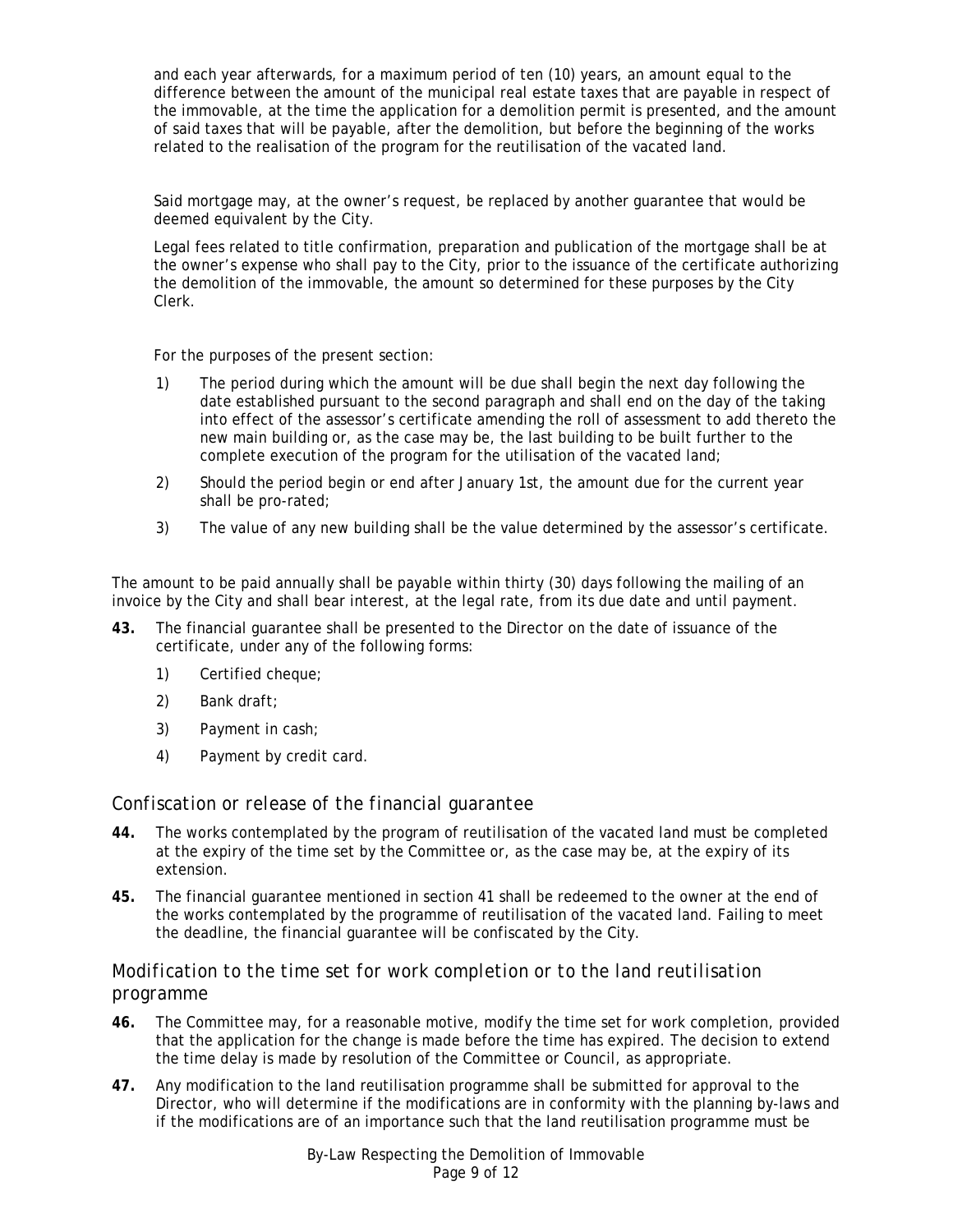resubmitted for municipal approval. If deemed necessary, the land reutilisation programme as modified shall be subject to Council approval of a Site Planning and Architectural Integration Programme, in accordance with the procedure established in the [SPAIP By-Law.](http://www.pointe-claire.ca/en/component/docman/doc_download/1916-spaip2011-2.html)

**48.** In the case of a modification to the land reutilisation programme, a notice must be posted on the immovable or be installed on the landsite, easily visible for the passers-by, for a period of ten (10) days. This notice must indicate that the approved land reutilisation programme for the property is subject to modifications, and indicate the telephone number of the Planning Department of the City. The fees for such notice are established in sections [51](#page-9-4) and 52 below.

### <span id="page-9-0"></span>*Work not undertaken or not completed*

- **49.** If the demolition works have not begun before the expiry of the time set by the Committee, the authorisation to demolish is ineffective.
- <span id="page-9-6"></span>**50.** If the demolition and the land reutilisation works are not completed within the time set, the Council may have it carried out and recover the cost of the work from the owner. The cost constitutes a prior claim on the land where the immovable was situated, of the same nature and with the same rank as the claims described in paragraph 5 of section 2651 of the Civil Code of Quebec; the costs are secured by a legal hypothec on the land.

#### <span id="page-9-1"></span>*Fees and expenses*

- <span id="page-9-4"></span>**51.** The fees and expenses due for the study and the processing of an application for an authorisation to demolish, for the publication of the required public notices and for the issuance of a certificate are established in the by-law decreeing the financing of properties, services and activities offered by the City of Pointe-Claire in force at the time of the application.
- **52.** *Repealed Amendment PC-2818-2 (March 9, 2016)*

## <span id="page-9-2"></span>*Penalty for a demolition without authorisation*

- **53.** Compliance with this by-law shall not diminish the obligation of complying with any other law, or regulation in force, including the [Act respecting the Régie du Logement.](http://www2.publicationsduquebec.gouv.qc.ca/dynamicSearch/telecharge.php?type=2&file=/R_8_1/R8_1_A.html)
- <span id="page-9-5"></span>**54.** Without prejudice to any other recourse of the municipality, anyone who contravenes any of the provisions of this by-law, is liable, in addition to the costs, to a fine of not less than \$5,000 and not more than \$25,000.
- **55.** In addition to the fines and fees contemplated under section [54,](#page-9-5) anyone who proceeds to/or is involved in the demolition of an immovable without a certificate authorising the demolition or in contravention with the conditions of said authorisation is required to restore the immovable so demolished to its former condition. If the offender fails to restore the immovable in accordance with the by-law, the Council may have the work carried out and recover the costs from the offender, in which case section [50](#page-9-6) shall apply, with the necessary modifications.

#### <span id="page-9-3"></span>*Repeals*

**56.** This by-law replaces by-law Number PC-2718 Respecting the Demolition of Immovables, together with all its amendments.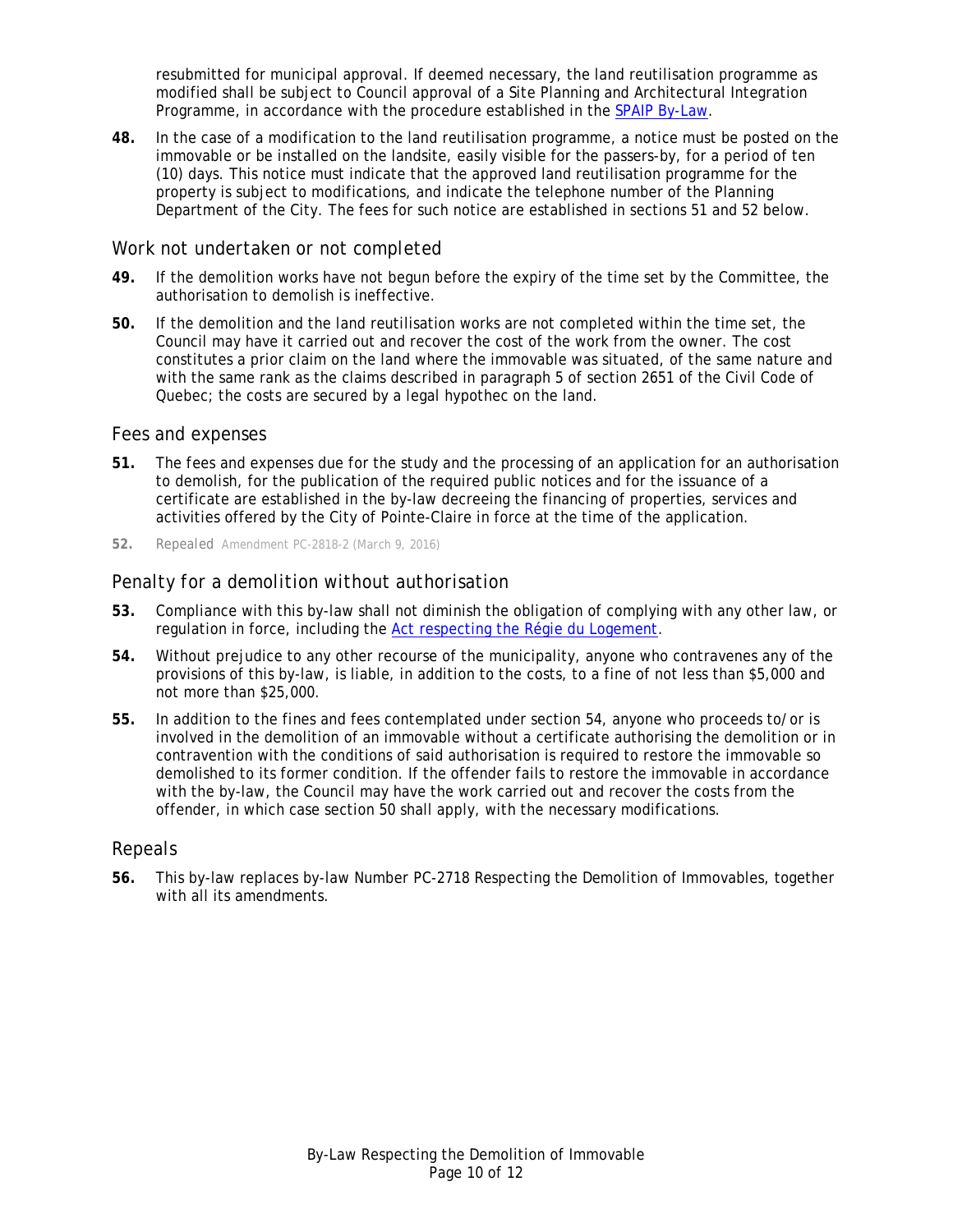## <span id="page-10-0"></span>*Coming into Force*

**57.** The present by-law comes into force according to the Law.

Morris Trudeau, Mayor

Jean-Denis Jacob, City Clerk